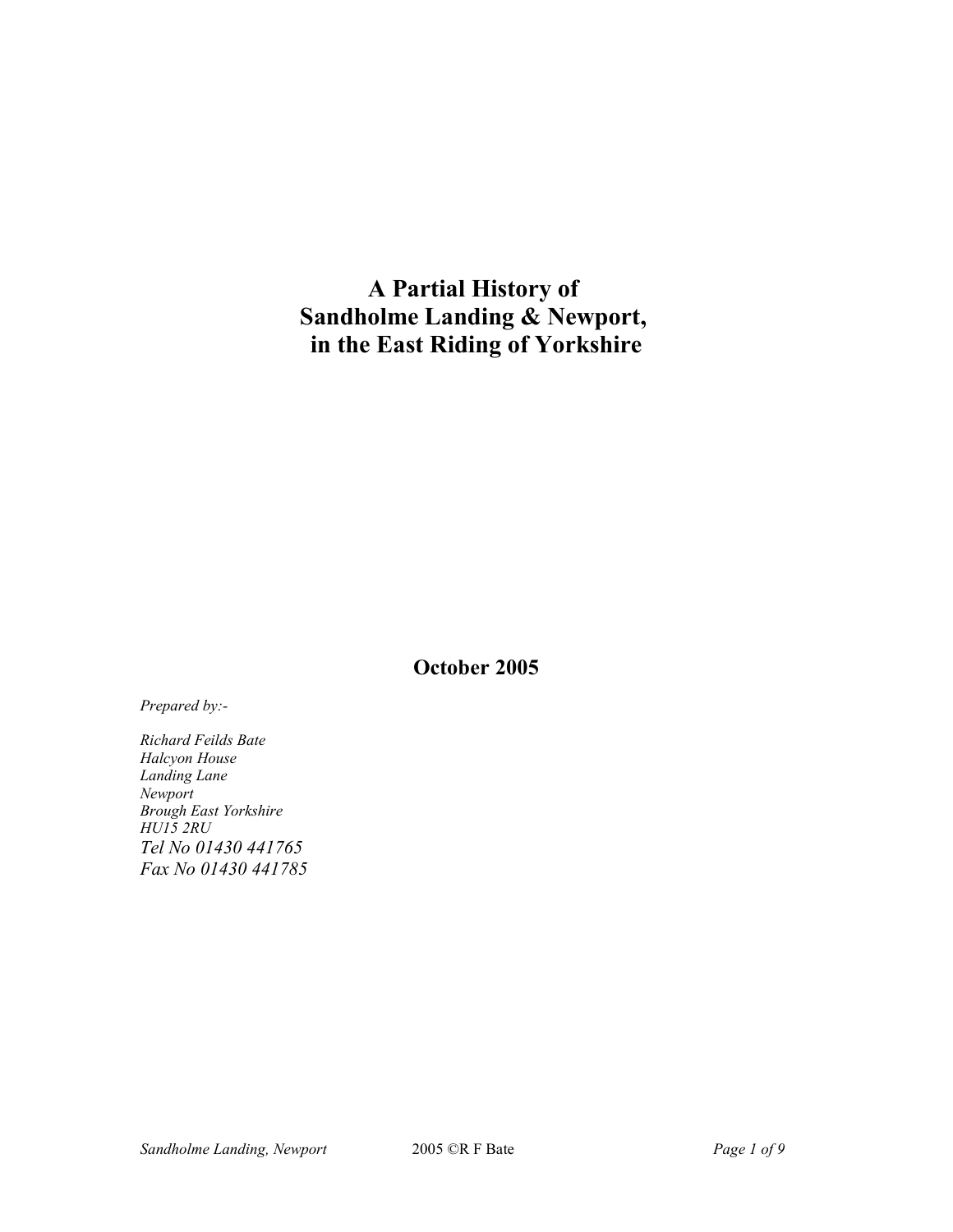# **CONTENTS**

#### **1 Introduction**

- 1.1 Preamble
- 1.2 Glossary

#### **2 Preliminary Studies**

- 2.1 Historical Research<br>2.2 Internet
- Internet
- 2.3 Archives

#### **3 Findings of Research**

- 3.1 Pre-Canal History
- 3.2 Post-Canal History
- **4 Summary**

# **APPENDICES**

# **Appendix A – Wallingfen Plan Published 1775**

**Appendix B - The Historic Vale of York (Plan)**

**Appendix C - Copyright**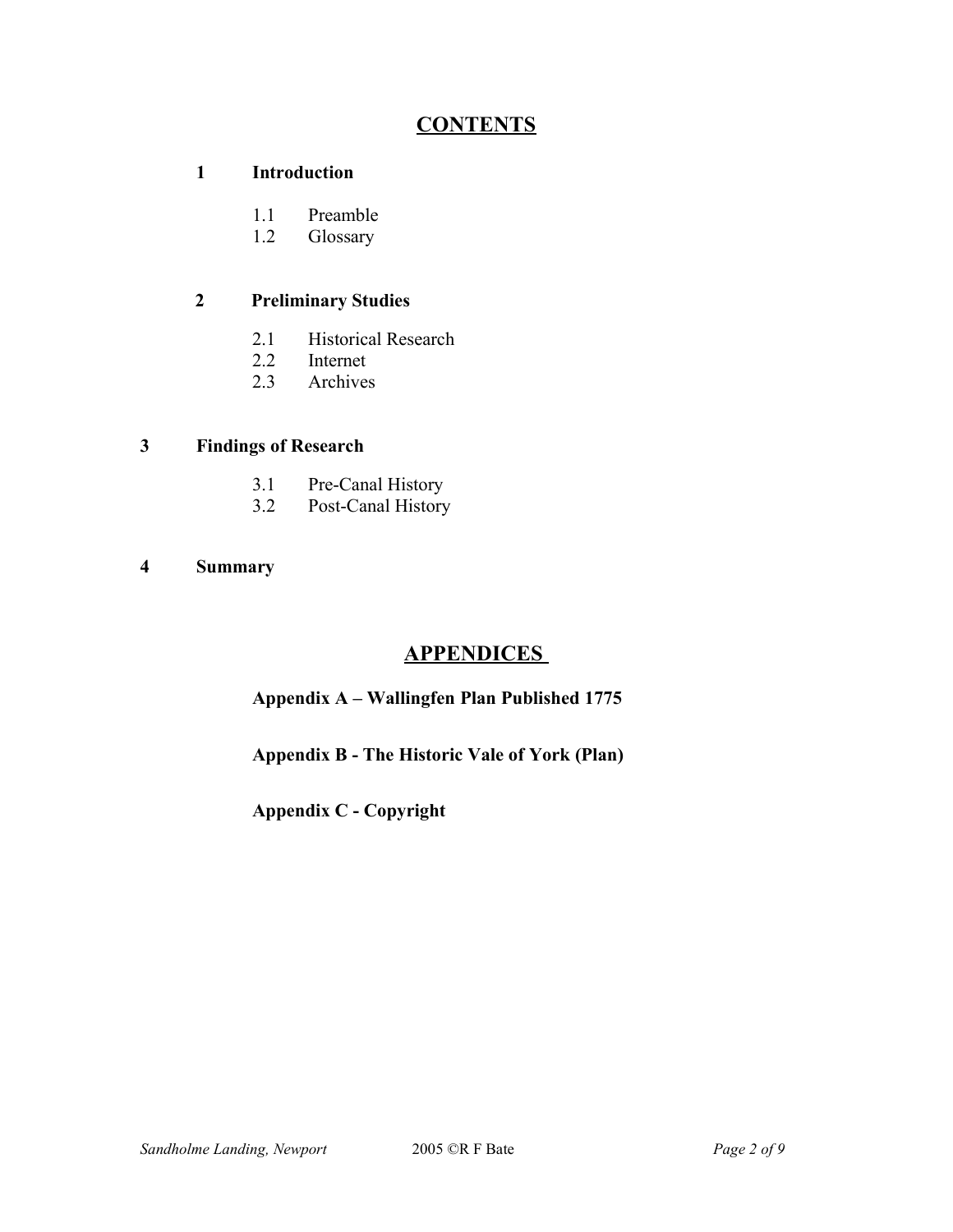#### **1 Introduction**

#### 1.1 Preamble

Following the preparation of a plan and website for Newport village in the East Riding of Yorkshire, this report looks at some of the history of Newport, and in particular the area of Sandholme Landing. History is studied from ancient through to modern, although it should be remembered that this is only a partial study and not comprehensive.

Newport Parish is found on very flat low-lying land north of the River Humber, and thus watercourses and land drainage are important local features. The most significant watercourse is the Market Weighton Canal (water level controlled), which drains into the River Humber. A significant tributary of the canal is the River Foulness, located in the north of the Parish.

The Parish is located within the Humber Estuary Flood Plain (or Vale of York). The Humber Estuary Flood Plain area is a large tract of landscape, similar to the Somerset Levels and Moors, the Fens and the Netherlands.

Since the area was historically periodically impassable on foot, transport links have also become important in the recent village history; initially with the development of the canal, then the railways, and later the M62 Motorway.

## 1.2 Glossary

To aid understanding an explanation of historic terminology is provided:-

- Channel/Drain A cut into the land which allows water to pass through
- Outfall/Clough Allows water to drain away in a controlled fashion
- Bank An embankment built to prevent flooding
- Mere/Marr A large natural lake
- Pond A local name for a fresh water lake
- Warping The seasonal impounding of tidal silts to enhance the soils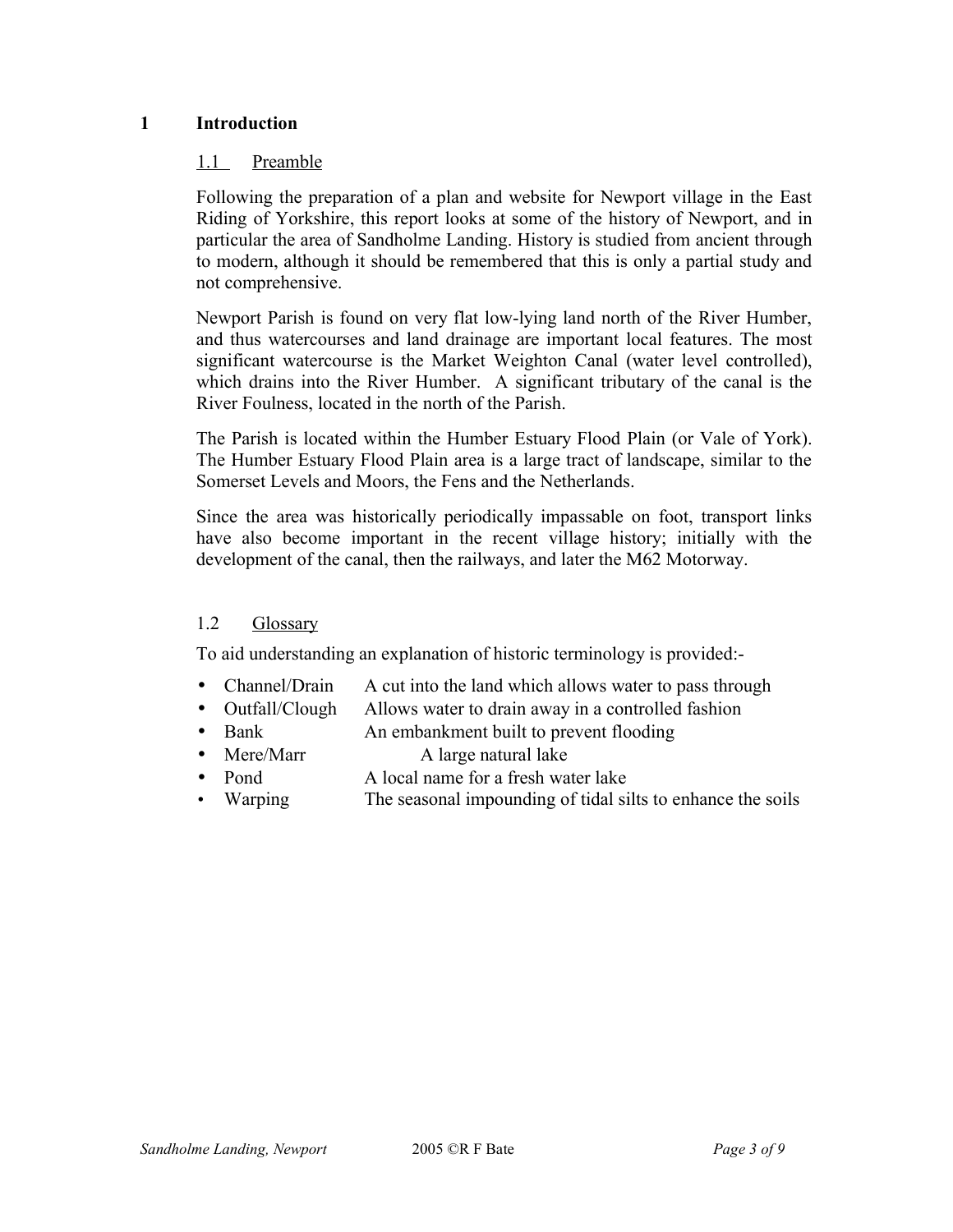# **2 Preliminary Studies**

#### 2.1 Historical Research Sources

The historical research consisted of an internet surf, visits to the museum archives in Beverley and other research such as geological and hydrological information.

#### 2.2 General Research

Various archaeological findings have been made in and around Newport Parish, including the Hasholme discoveries. Viking activity has been suspected due to the names of adjacent villages and from other incidental material.

At the beginning of significant human development, the general area was initially controlled by a large number of interests.

Naturally drainage took place through a delta system, whereby a complex and dynamic series of channels discharged water into the North Sea via the River Humber. Newport occupies the area of the former pro-glacial Lake Humber and its unity of character is derived from this glacial impoundment and the alluvial deposits, which resulted, together with a long history of drainage and 'warping'.

Since most development only occurred after the construction of the Market Weighton Canal this is defined as the historic dividing point. This point in time also significantly changes land use and accessibility.

Significant drainage improvements were made following the construction of the Market Weighton Canal (1772-1782). Other drainage and flood protection works began as early as the  $11<sup>th</sup>$  Century and continued through the  $20<sup>th</sup>$  Century, creating the drained area typical of today's landscape in Newport and the surrounding area.

#### 2.3 Internet

Internet perusal and searches revealed some relevant information.

The name *Newport* is common in the UK with 12 sites being identified, with the name. Presumably derived from *new* and *port*.

**Warping** *- In addition to natural changes in the rate and patterns of sedimentation in the tidal part of the Vale, humans have also controlled alluvial deposition through the process of warping. This technique used the natural tidal flow of the lower Ouse, Aire, Don and Trent to introduce fine-grained alluvial sediments across areas of low-lying land in need of agricultural improvement. Sediment rich waters were distributed by a number of artificial drains controlled by sluice gates* (outfalls) *and each warp flood could deposit an average of 2 mm of silt and silty clay across the landscape, with 0.3 m of material accumulating in a single warp season and up to 1.5 m being achieved by sustained warping programmes. The earliest known example of warping is from the 1730s near*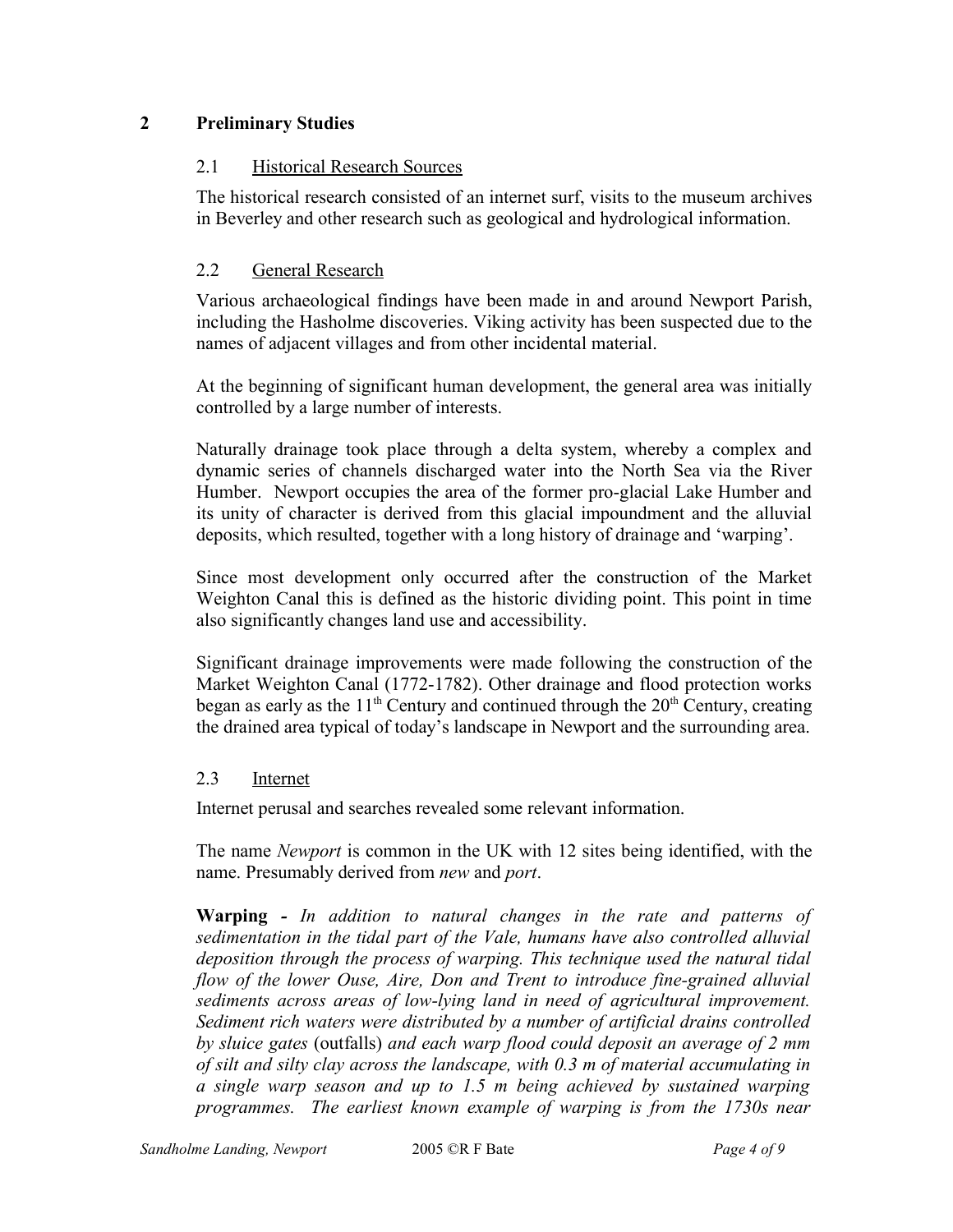*Rawcliffe on the River Aire with the last recorded evidence from land to the east of Yokecliffe in 1947*. 1

#### 2.4 Archives

Beverley Archives and Library has historic information on Newport and the Market Weighton Canal. However, since Newport village has only existed independently for  $\sim 100$  years, the previous name, Wallingfen has also been searched. The Ordnance Surveys (1851-2, 1888 and 1910) identified typical grounds levels and historic land use.

The visit to the Beverley Archive and Museum, based in Beverley, revealed extensive resources covering miscellaneous records, books, magazines and a collection of historic maps and plans. A series of ponds are clearly marked on all Ordnance Survey Maps (1851-2, 1888, and 1908), which have been progressively enlarged to what is observed today. It was also possible to view the enclosure awards for Wallingfen Common (1786) and other early drainage plans.

The Vale of York is a tract of land extending from York to the River Humber. It is bounded by high land to the north and east and by rivers to the west and south. Typically this area consisted of distinct types of land use, as follows. Higher land, land always dry; intermediate land, land which periodically flooded or was waterlogged for part of the year; marshland, land which was always water-logged or flooded; and the extensive network of natural drainage channels and banks.

<sup>1</sup> www.yorkarchaeology.co.uk/valeofyork/holocene.htm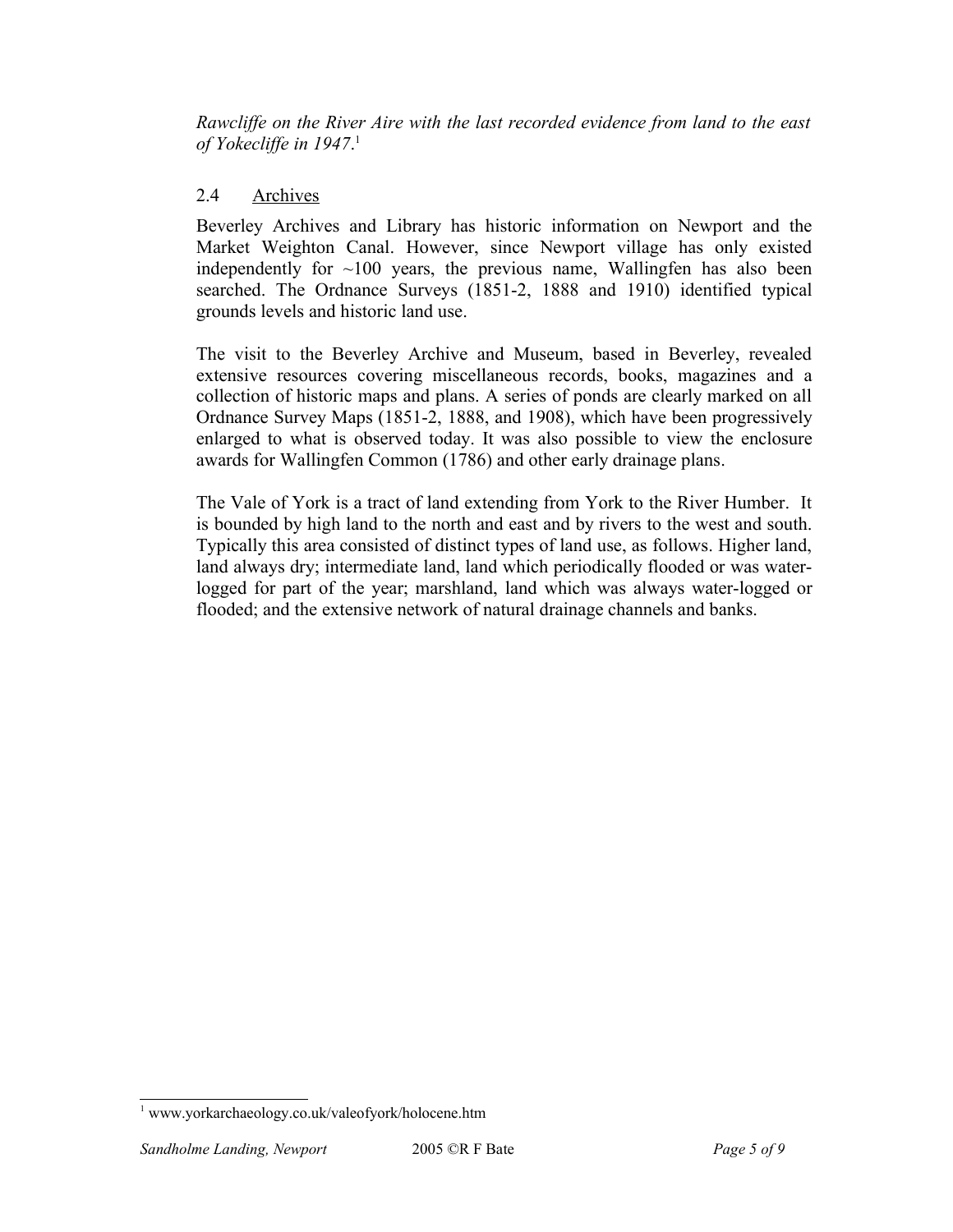## **3 Findings of Research**

#### 3.1 Pre-Canal History

Newport and the surrounding area originally formed part of the Humber Estuary Flood Plain, part of a complex delta system several hundred square kilometres in extent, which includes the Vale of York. It was not known exactly when the first embankments were constructed along this section of the Humber, references as early as the  $11<sup>th</sup>$  century indicate that the area was embanked and farmed, but with inadequate drainage provision, however no details of the height or thickness of any embankment were discovered.

The earliest information indicates that Roman roads traversed the Vale of York (Humber Estuary Flood Plain), with settlements located on the higher ground. Settlements have been formally recorded in 1086, which suggests that some raising of embankments had begun prior to this period. The shape of the River Humber was slightly different historically; in particular Skelfleet<sup>2</sup> a bay on the north river bank drained a collection of natural channels. Three separate drainage channels were cut before the  $13<sup>th</sup>$  Century, which drained land between the River Foulness and the River Humber. Effective embanking along the River Humber had occurred prior to the  $14<sup>th</sup>$  Century following land reclamation and new manmade channels, which resulted in the silting up of Skelfleet. Around 1300AD a Clough was constructed at Skelfleet (east of Broomfleet). Further embanking protected the newly reclaimed land from overland flooding from the north, mainly from the waterlogged carrs. The waterlogged carrs however, were used annually as pasture during the driest summer periods, so much so that limits had to be placed on individual organisations to prevent over grazing and disputes.

Newport was typically selected, as farmland on the edge of higher ground adjacent to the River Humber and between Howden and Kingston upon Hull. Naturally, low land flooding may occur during the highest tides and would provide rich sediments for high crop yields after subsequent proper drainage and embanking. The land is typically alluvium and boulder clay, with occasional peaty patches. The peaty patches resulted in limited arable interest, due to the poor soils. Most of the land was ascribed as a common, which typically flooded in the winter period but provided lush summer meadows for sheep, cattle and horses. Hay crops were also often taken as animal feed, for use in winter.

As progressive improvements were made, interest in the land increased, which in turn resulted in further enhancements, such as the new dyke – Langdike (1668), which drained in Hodlet (along the approximate route of the Market Weighton Canal). Occasional flooding was still recorded in 1724 despite the new drains and additional banks. Generally Wallingfen was typically used as a summer pasture, which could flood for up to ten months of the year, since most of the land was below the high water spring tides.

<sup>2</sup> Near Broomfleet.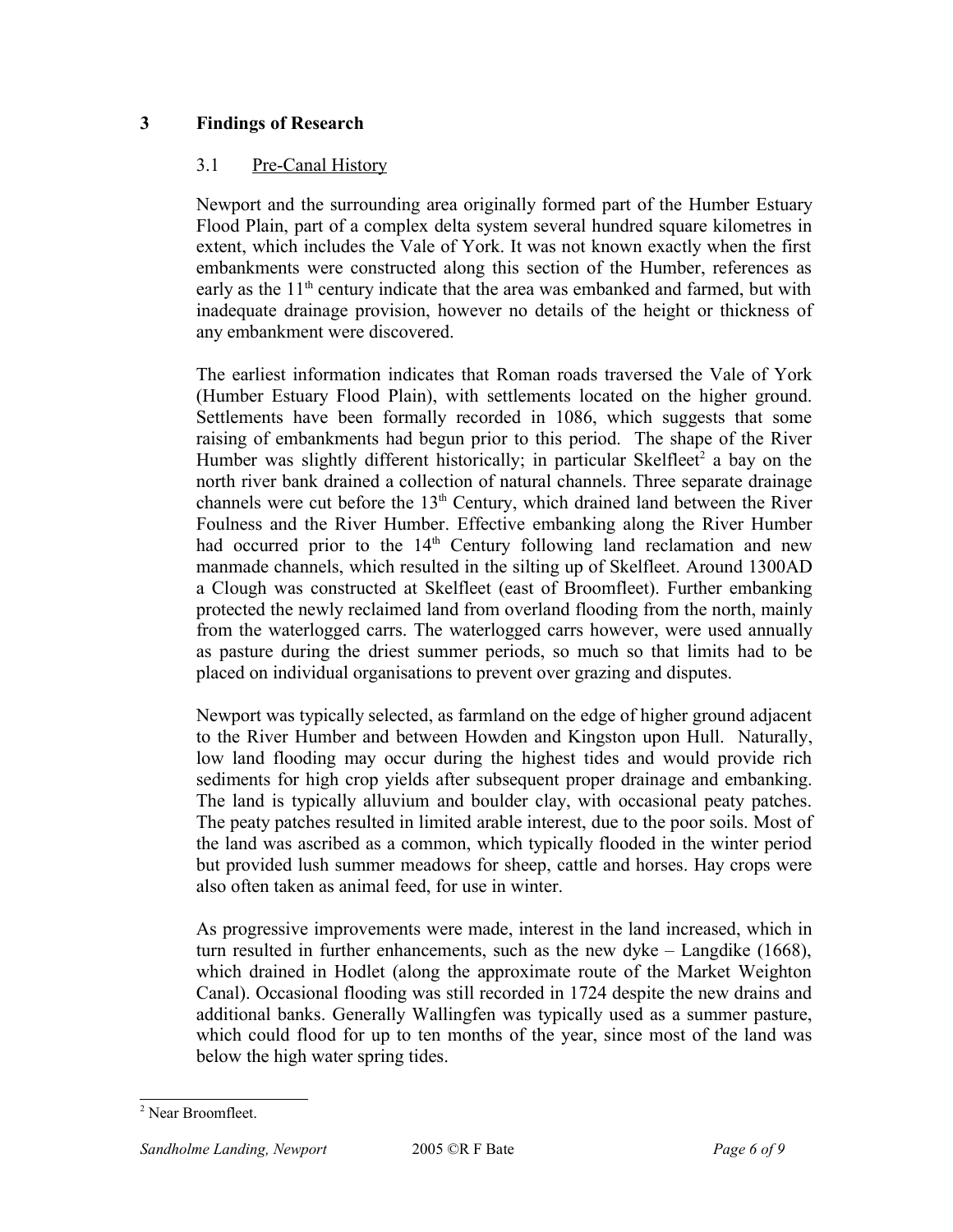Two *Meres*, Oxmardike Marr and Yapley Marr were present; these are located at Marr Grange (Oxmardike Marr - approximately where the canal and existing railway line cross) and southern Sandholme Landing (Yapley Marr approximately where the canal and the M62 cross).

## 3.2 Post-Canal History

Between 1772 and 1782 the Market Weighton Navigation and Drainage Act was implemented by the construction of the canal. The canal had two purposes as the title suggests, navigation and drainage. However, despite the potential neither was wholly satisfactory. The navigation never reached Market Weighton, due to the expense of the seven additional locks required and the extensive excavations, which were all completed by hand at the time. Although the drainage of Yapley Marr was successful, large tracts of land still regularly flooded due to the artificially maintained high water level in the canal for navigational purposes. In total three locks were constructed, the first a *Clough* at the outfall into the River Humber, the second and third near *Holme Ings* (east of Holme-on Spalding-Moor) and the canal incorporated the existing *Black Dike* (at Hotham Carrs). Initially the northern carrs benefited most from the drainage properties of the canal, this is due to the land being slightly higher, although Oxmardyke still flooded. Following the enormous cost of construction the investors looked for a rapid return on their venture. This is indicated firstly by the Market Weighton Drainage Award of 1784, secondly by the enclosure award of Wallingfen Common in 1786, and thirdly by the extensive use of the canal and the associated receipt of tolls.

The land adjacent to the canal was extensively excavated for the brown clay deposits, suitable for brick and tile manufacture, which peaked in 1840 ( $\sim$ 2) million bricks manufactured). The canal was used for exporting the bricks and tiles for sale, and also importing coal and lime to the new communities springing up along the new canal. The deliberate practise of maintaining high water levels for navigation continued throughout the  $19<sup>th</sup>$  Century and the early  $20<sup>th</sup>$  Century, this resulted in parts of the land still being flooded periodically.

Commissioners managed the canal before the Market Weighton Drainage Board was created in the 1930's. The Drainage Board quickly sought to improve the drainage by firstly, lowering the water level in the canal, which was by now almost redundant as a navigation, and secondly, by straightening and improving the River Foulness. The improvements of the Drainage Board resulted in the eradication of flooding to most of Wallingfen.

The Hull-Barnsley railway line's construction began in 1845 and was completed in 1862 (on the 1851-2 Ordnance Survey Plan the railway is not shown in Newport). This rail route passed approximately along the route of the present M62 Motorway, and resulted in further local expansion of the brick and tile industry (the 1888 Ordnance Survey Plan show additional excavations of the Brick & Tile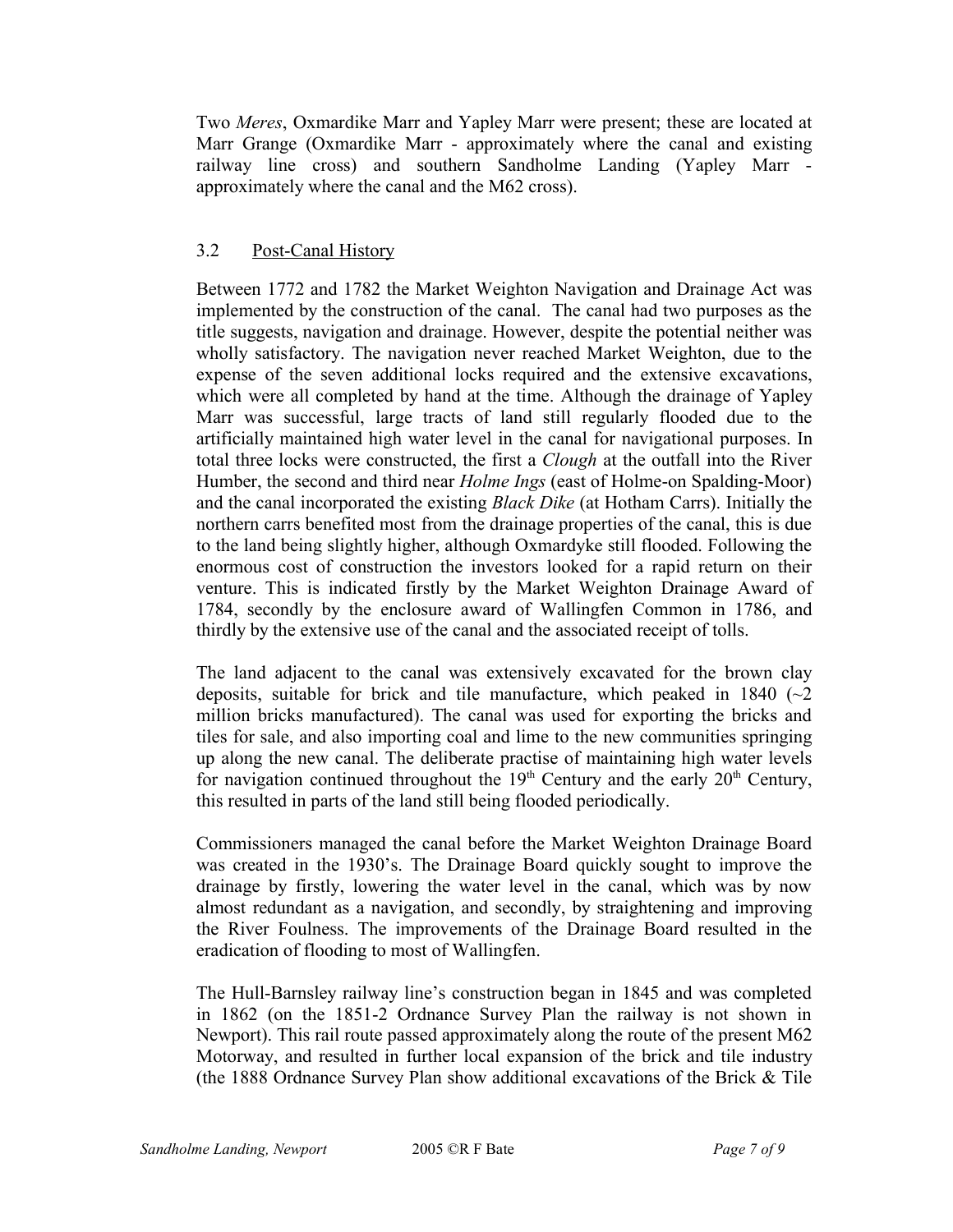Works). The railway's presence reduced the navigational use of the canal. The railway line's service reduced in 1932, before being entirely removed in 1952.

The route of the Hull-Barnsley railway line became the route for a new motorway, the M62 that was completed in 1976. As a result of the construction of the motorway several drains were changed, either redirected or increased in storage capacity. Either side of the motorway are various walks, tracks and roads that have some tree and bush copses located along the verges. In 2005 the M62's original concrete surface was replaced with a quieter tarmac covering.

In the late 1970's the canal's banks were raised by soil embankments and the construction of a substantial brick wall (still present today along most of the canal), where the existing embankment was particularly low. This work was carried out following extensive government sponsored land drainage improvement schemes. New pumping stations were also constructed.

Current developments include predominant agricultural development – some intensive greenhouses with ancillaries, residential, transport (the Motorway M62 & canal), with isolated farms scattered around arable farmland. A series of old *ponds* created after clay extractions are located throughout Newport.

The Ordnance Survey map of 1852 (surveyed in 1851-2, scale 1:10,560) indicates the Market Weighton Canal. Development is concentrated along a number of roads and along the canal, and is scattered. Most of the land is made up from detached parishes following enclosure. The land use is typically arable with occasional marl pits/ponds. Some marshy area is located in the village. Newport is referred to as the 'New Village'.

The Ordnance Survey map of 1890 (surveyed in 1888, scale 1:2,500) indicates new developments. Drains and the Hull-Barnsley Railway are also clearly marked. Various brick and tile works have begun, resulting in the formation of manmade *ponds*.

The Ordnance Survey map of 1909 (surveyed in 1908, scale 1:2,500) indicates little new development. Some brick and tile works appear disused, resulting in the formation of the manmade ponds as seen today.

Wallingfen Plan – 1775. This plan was published during the construction of the canal, although the information contained probably describes the area approximately ten years earlier.

The village has gradually expanded since the construction of the motorway, with several new housing estates offering accommodation for commuters.